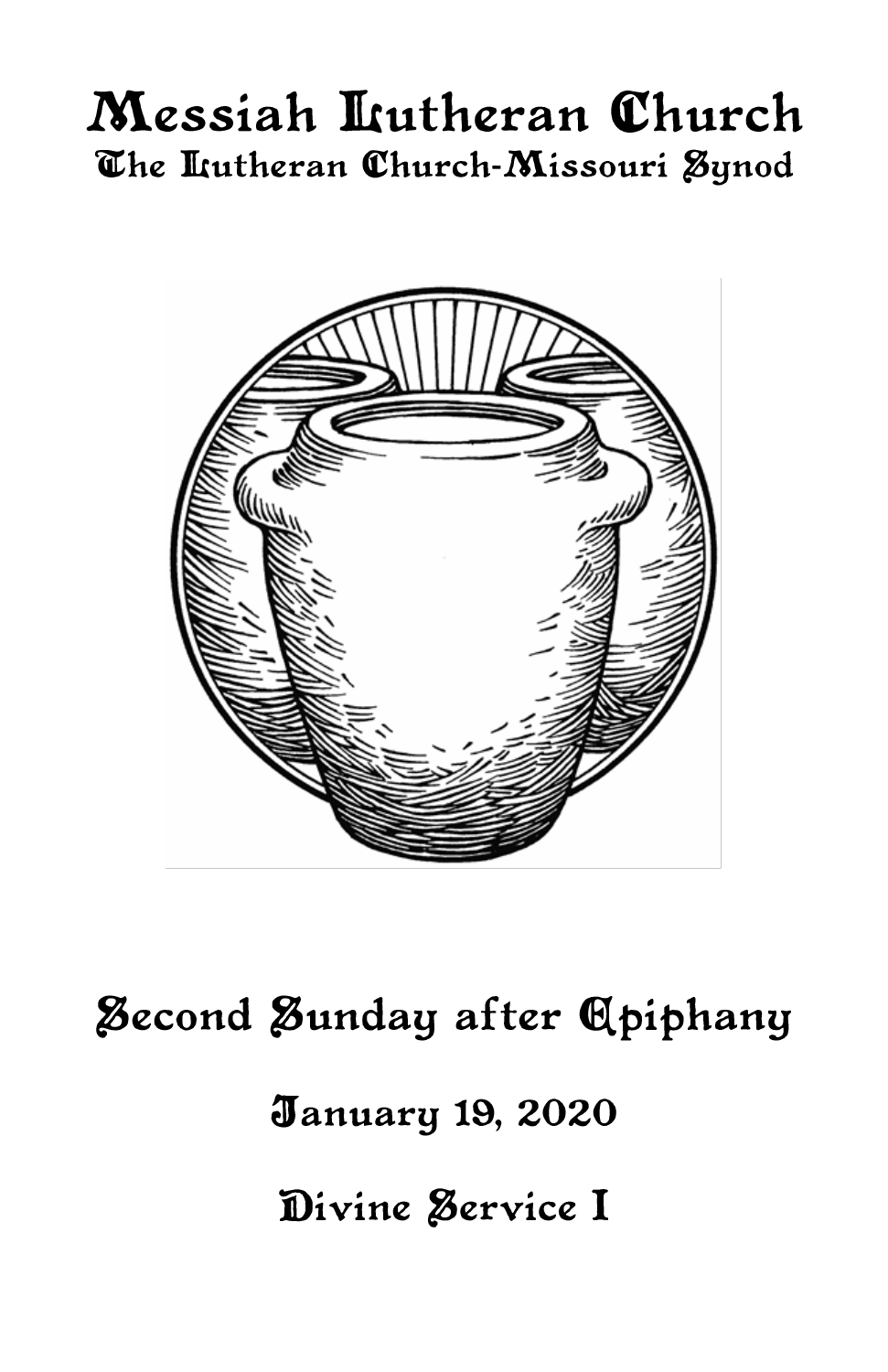# **Messiah Lutheran Church**

Rev. James A. Roemke, Pastor 2026 22nd Ave. Kenosha, WI 53140 Church Office: 262-551-8182 Pastor's Cell: 262-455-0255 Website: [www.messiahkenosha.org](http://www.messiahkenosha.org/) Calendar: <https://tinyurl.com/mlccalendar> Church Email: [secretary@messiahkenosha.org](../../2019%20PDF%20Bulletins/secretary@messiahkenosha.org) Pastor's Email: [pastorroemke@yahoo.com](mailto:pastorroemke@yahoo.com) Mobile Directory: [https://mobiledirectory.lifetouch.com/393717/messiah](https://mobiledirectory.lifetouch.com/393717/messiah-lutheran-church)[lutheran-church](https://mobiledirectory.lifetouch.com/393717/messiah-lutheran-church) Access Code:

**VISITORS WELCOME!** A special welcome to any visitors and guests who are with us today. Please introduce yourself to the pastor after the service, and we pray that the hearing and receiving of the Word of God in our midst will be filled with joy and thanksgiving!

**ATTENDANCE REGISTER:** During the offering we ask that you sign the attendance register located at the center aisle of each pew. **Please hand the filled in sheet to the usher as you exit at the end of the service.**

**HOLY COMMUNION** is celebrated every Sunday and on Feast Days. Visiting communicant members of the Lutheran Church—Missouri Synod are invited to commune today. All other visitors are asked to speak with the pastor before coming to the altar. If there is time before the service, introduce yourself to the pastor or an elder. Other visitors are invited to use this time for prayer. If you desire information about attending communion, you are encouraged to visit with the pastor after the service today.

**PRAYERS OF PREPARATION** are found in the cover of the hymnals. Take some time before the service begins in quiet preparation and prayer.

# **+SERVING TODAY+**

**Greeter:** Donna Boyd **Elder:** Jim Vescova **Organist:** Monica Scholz **Ushers:** Mark Mielke, Scott Tobalsky, & Mark Bernhardt **Altar Guild:** Kris Kochman and Bonnie Griepentrog **Altar Flowers:** Today's flowers are provided by Bob & Evone Hagerman. **Fellowship:** Today's treats are provided by Steve & Sarah Billings.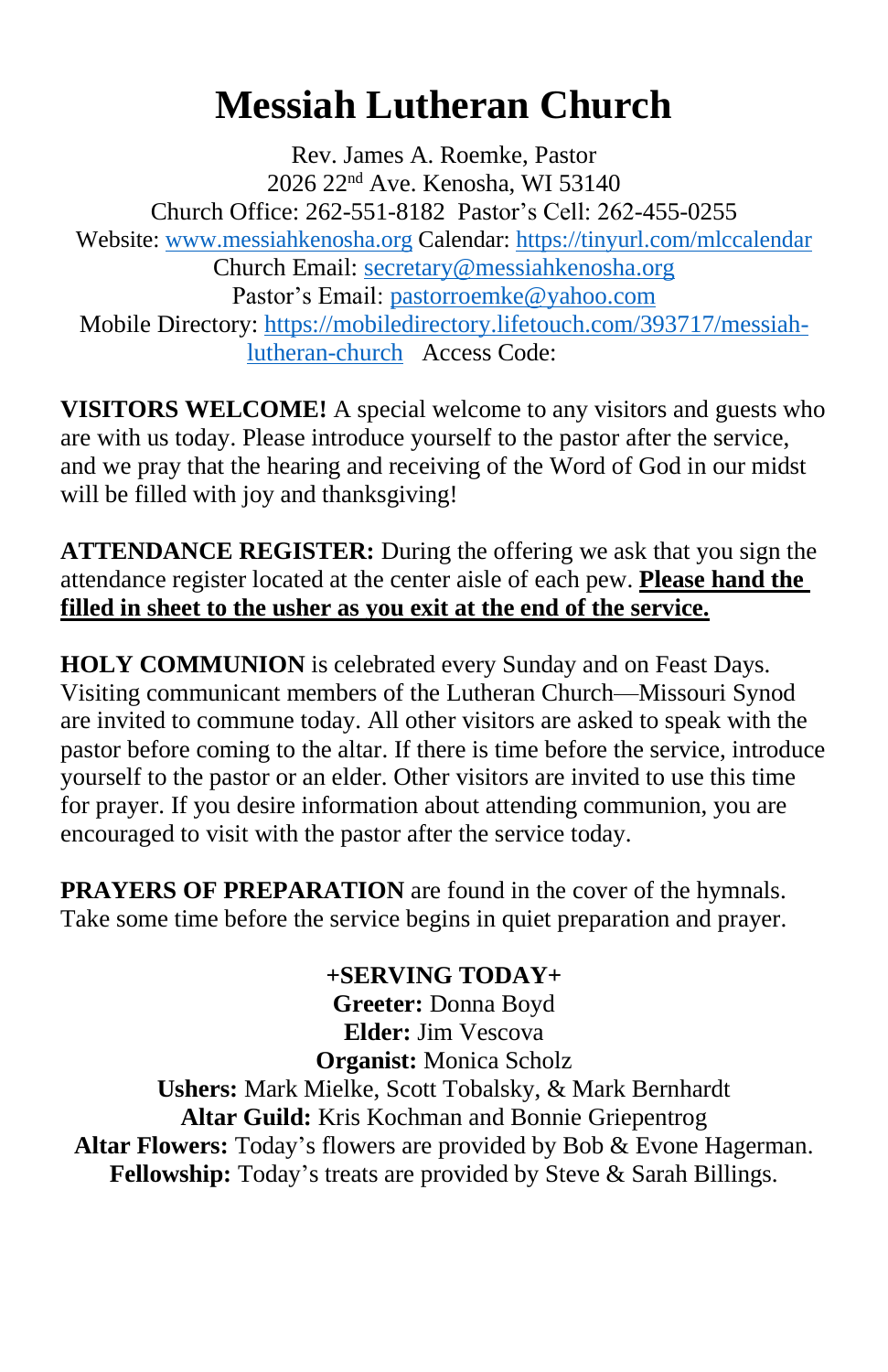### *Stand*

## **Invocation** *p151*

*The sign of the cross may be made by all in remembrance of their Baptism.*

# **+CONFESSION AND ABSOLUTION+**

*Silence for reflection on God's Word and for self-examination.*

# **+SERVICE OF THE WORD+**

**Introit** *Ps. 66:1–5, 20; antiphon: Ps. 66:4; 92:1*



All the earth worships You and sings prais-  $|$  es to You;<sup>\*</sup> they sing praises | to Your name. It is good to give thanks | to the LORD,\* to sing praises to Your name, | O Most High. **Shout for joy to God, | all the earth;\* sing the glory of His name; give to Him | glorious praise!** Say to God, "How awesome | are Your deeds!\* So great is Your power that Your enemies come cringing | to You. **All the earth worships You and sings prais- | es to You;\* they sing praises | to Your name."** Come and see what | God has done:\* He is awesome in His deeds toward the chil- | dren of man. **Blessèd | be God,\* because He has not rejected my prayer or removed His steadfast | love from me! Glory be to the Father and** | **to the Son**\*  **and to the Holy** | **Spirit; as it was in the be-** | **ginning,**\*  **is now, and will be forever.** | **Amen.** All the earth worships You and sings prais- | es to You;\* they sing praises | to Your name. It is good to give thanks | to the LORD,\* to sing praises to Your name, | O Most High.

# **Kyrie** *p152* **Gloria in Excelsis** *p154*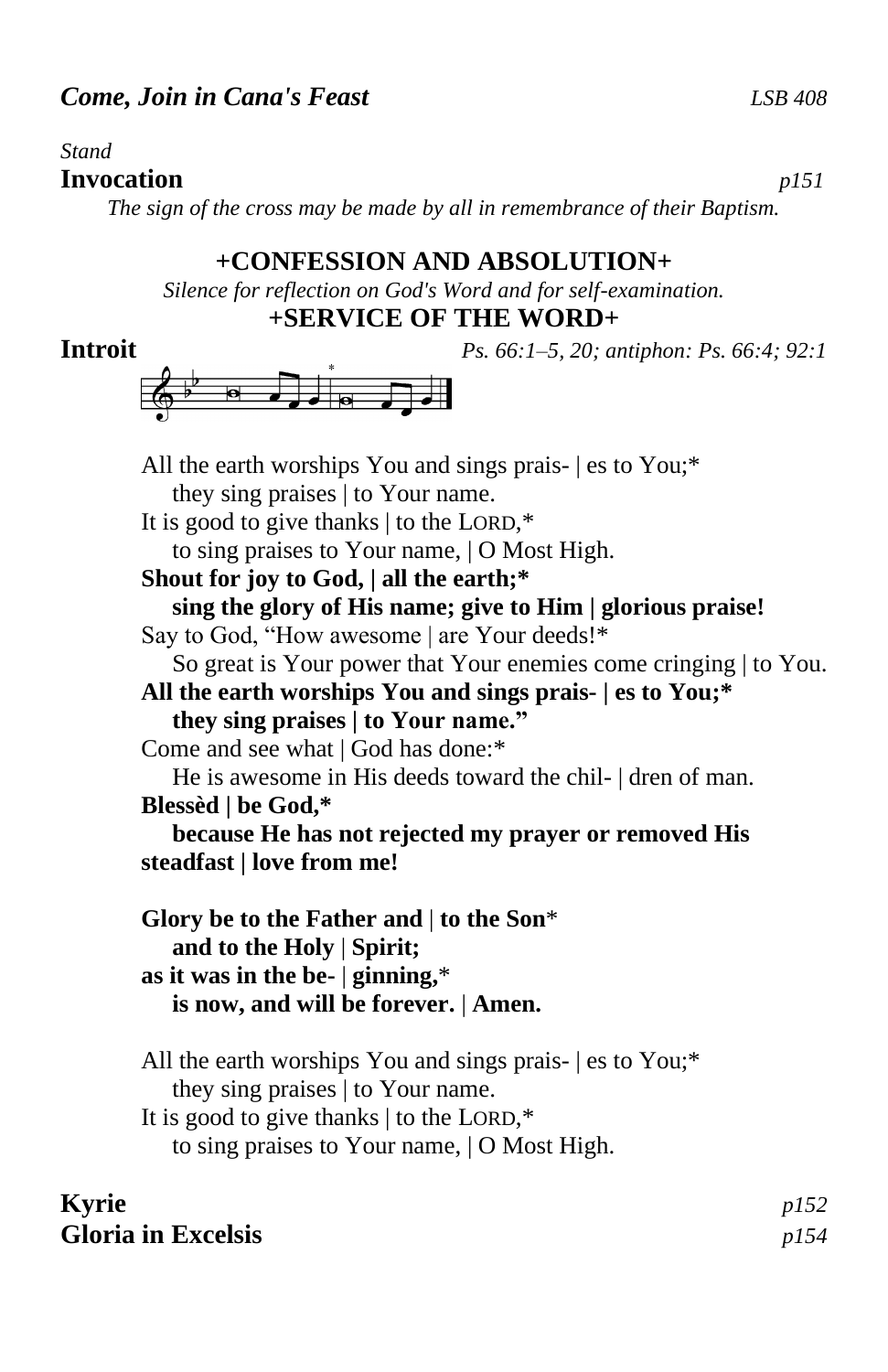### **Salutation and Collect of the Day** *p156*

Almighty and everlasting God, who governs all things in heaven and on earth, mercifully hear the prayers of Your people and grant us Your peace through all our days; through Jesus Christ, Your Son, our Lord, who lives and reigns with You and the Holy Spirit, one God, now and forever.

### *Sit*

### **Old Testament Reading** *Exodus 33:12–23*

<sup>12</sup>Moses said to the LORD, "See, You say to me, 'Bring up this people,' but You have not let me know whom You will send with me. Yet You have said, 'I know you by name, and you have also found favor in My sight.' <sup>13</sup>Now therefore, if I have found favor in Your sight, please show me now Your ways, that I may know You in order to find favor in Your sight. Consider too that this nation is Your people." <sup>14</sup>And he said, "My presence will go with you, and I will give you rest." <sup>15</sup>And he said to Him, "If Your presence will not go with me, do not bring us up from here. <sup>16</sup>For how shall it be known that I have found favor in Your sight, I and Your people? Is it not in Your going with us, so that we are distinct, I and Your people, from every other people on the face of the earth?"

 $17$ And the LORD said to Moses, "This very thing that you have spoken I will do, for you have found favor in my sight, and I know you by name." <sup>18</sup>Moses said, "Please show me Your glory." <sup>19</sup>And he said, "I will make all My goodness pass before you and will proclaim before You my name 'The LORD.' And I will be gracious to whom I will be gracious, and will show mercy on whom I will show mercy. <sup>20</sup>But," He said, "you cannot see My face, for man shall not see Me and live." <sup>21</sup>And the LORD said, "Behold, there is a place by Me where you shall stand on the rock,  $^{22}$  and while My glory passes by I will put you in a cleft of the rock, and I will cover you with  $My$  hand until I have passed by. <sup>23</sup>Then I will take away  $My$  hand, and you shall see My back, but My face shall not be seen."

## **Gradual** *Ps. 107:20–21*

**He sent out His word and | healed them,\* and delivered them from their de- | struction. Let them thank the LORD for His | steadfast love,\* for His wondrous works to the chil- | dren of men!**

**Epistle** *Ephesians 5:22–33*

 $22W$ ives, submit to your own husbands, as to the Lord.  $23$  For the husband is the head of the wife even as Christ is the head of the church,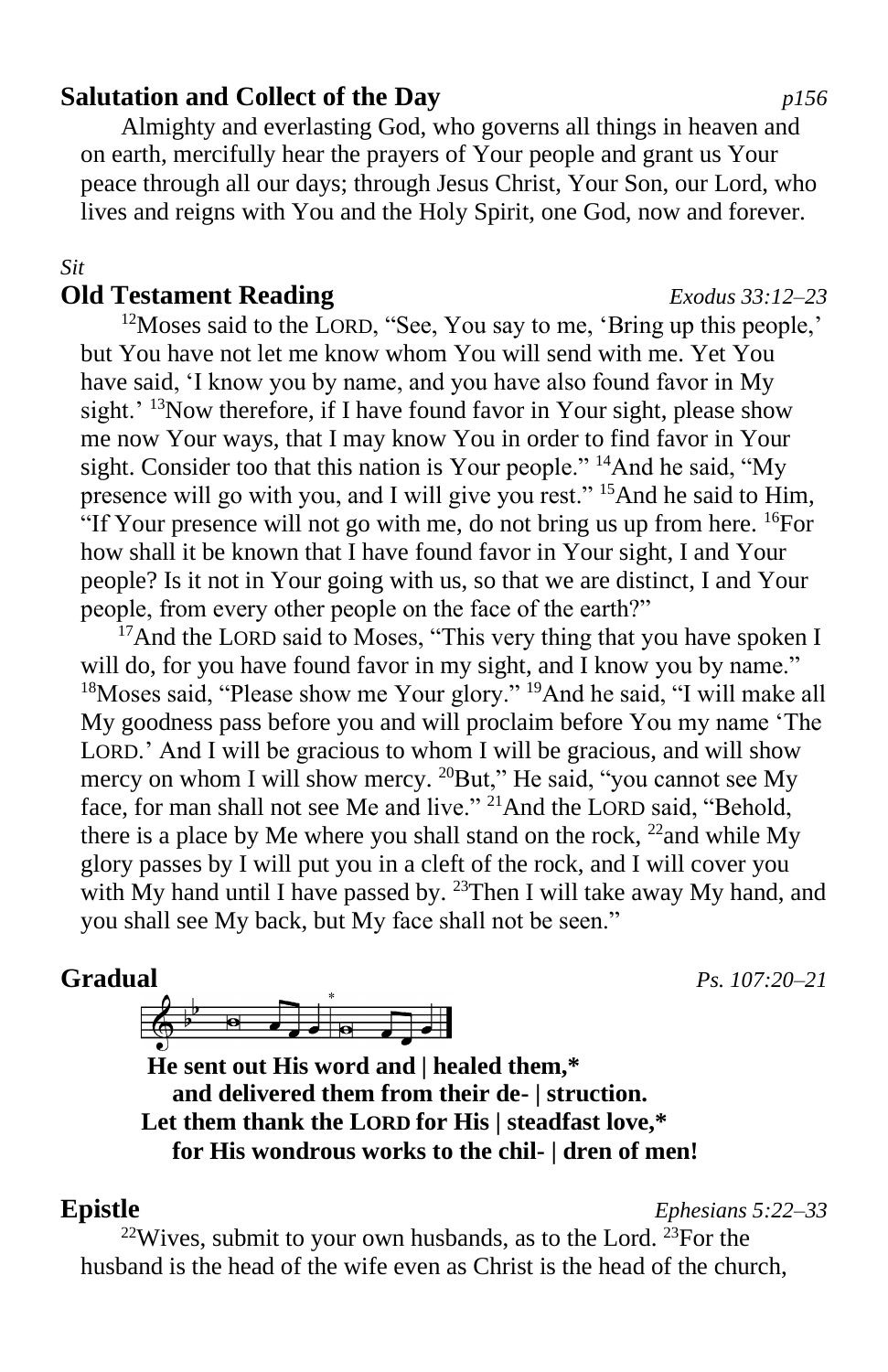His body, and is Himself its Savior. <sup>24</sup>Now as the church submits to Christ, so also wives should submit in everything to their husbands.

 $^{25}$ Husbands, love your wives, as Christ loved the church and gave Himself up for her, <sup>26</sup>that He might sanctify her, having cleansed her by the washing of water with the word,  $^{27}$ so that He might present the church to Himself in splendor, without spot or wrinkle or any such thing, that she might be holy and without blemish. <sup>28</sup>In the same way husbands should love their wives as their own bodies. He who loves his wife loves himself.  $29$ For no one ever hated his own flesh, but nourishes and cherishes it, just as Christ does the church, <sup>30</sup>because we are members of His body. <sup>31</sup> Therefore a man shall leave his father and mother and hold fast to his wife, and the two shall become one flesh." <sup>32</sup>This mystery is profound, and I am saying that it refers to Christ and the church. <sup>33</sup>However, let each one of you love his wife as himself, and let the wife see that she respects her husband.

### *Stand*

### **Alleluia and Verse** *p156*

## **Holy Gospel** *John 2:1–11*

<sup>1</sup>On the third day there was a wedding at Cana in Galilee, and the mother of Jesus was there. <sup>2</sup> Jesus also was invited to the wedding with His disciples. <sup>3</sup>When the wine ran out, the mother of Jesus said to Him, "They have no wine." <sup>4</sup>And Jesus said to her, "Woman, what does this have to do with Me? My hour has not yet come." <sup>5</sup>His mother said to the servants, "Do whatever He tells you."

<sup>6</sup>Now there were six stone water jars there for the Jewish rites of purification, each holding twenty or thirty gallons. <sup>7</sup> Jesus said to the servants, "Fill the jars with water." And they filled them up to the brim. <sup>8</sup>And He said to them, "Now draw some out and take it to the master of the feast." So they took it. <sup>9</sup>When the master of the feast tasted the water now become wine, and did not know where it came from (though the servants who had drawn the water knew), the master of the feast called the bridegroom <sup>10</sup> and said to him, "Everyone serves the good wine first, and when people have drunk freely, then the poor wine. But you have kept the good wine until now." <sup>11</sup>This, the first of His signs, Jesus did at Cana in Galilee, and manifested His glory. And His disciples believed in him.

*Sit*

### *The Only Son from Heaven LSB 402*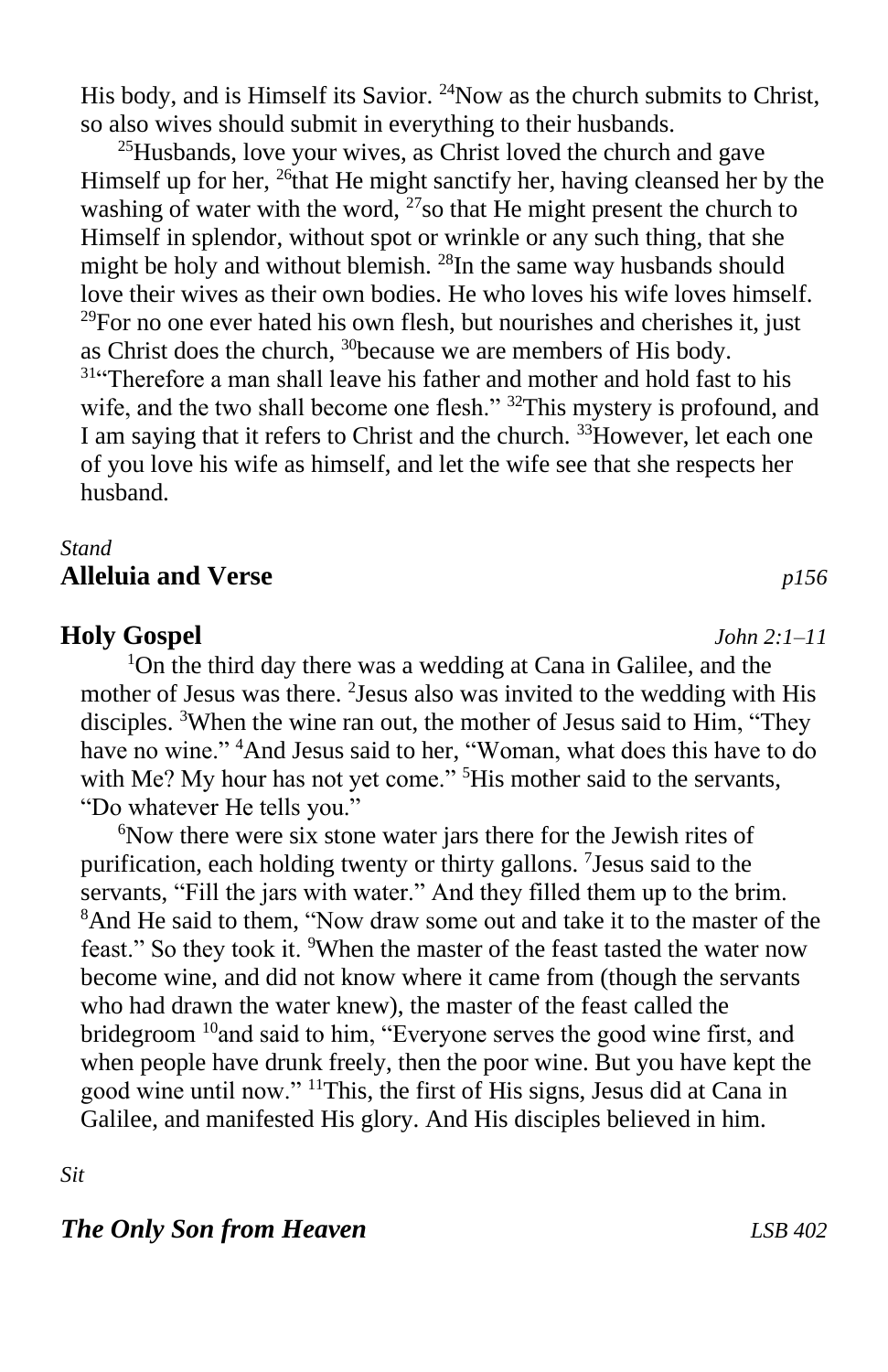| <b>Sermon</b>                               |             |
|---------------------------------------------|-------------|
| <b>Stand</b>                                |             |
| <b>Nicene Creed</b>                         | p158        |
| <b>Prayer of the Church</b>                 |             |
| Sit                                         |             |
| <b>Offering</b>                             |             |
| <b>Stand</b>                                |             |
| <b>Offertory</b>                            | p159        |
| +SERVICE OF THE SACRAMENT+                  |             |
| <b>Preface</b>                              | <i>p160</i> |
| <b>Sanctus</b>                              | p161        |
| <b>Prayer of Thanksgiving</b>               |             |
| <b>Lord's Prayer</b>                        | p162        |
| The Words of Our Lord                       |             |
| <b>Pax Domini</b>                           | p163        |
| <b>Agnus Dei</b>                            |             |
| Sit                                         |             |
| <b>Distribution</b>                         |             |
| <b>Lord, When You Came as Welcome Guest</b> | LSB 859     |
| <b>Songs of Thankfulness and Praise</b>     | LSB 394     |
| I Love Your Kingdom, Lord                   | LSB 651     |
| Holy, Holy, Holy                            | LSB 507     |
| <b>Stand</b>                                |             |
| <b>Nunc Dimittis</b>                        | <i>p165</i> |
| <b>Post-Communion Collect</b>               | <i>p166</i> |
| <b>Benediction</b>                          |             |
|                                             |             |

*Jesus Has Come and Brings Pleasure LSB 533, MLC Choir v. 2*

# $\mathbf{W} \mathbf{D} \mathbf{M} \mathbf{A}$

Verbum Domini Manet in Aeternum The Word of the Lord endures forever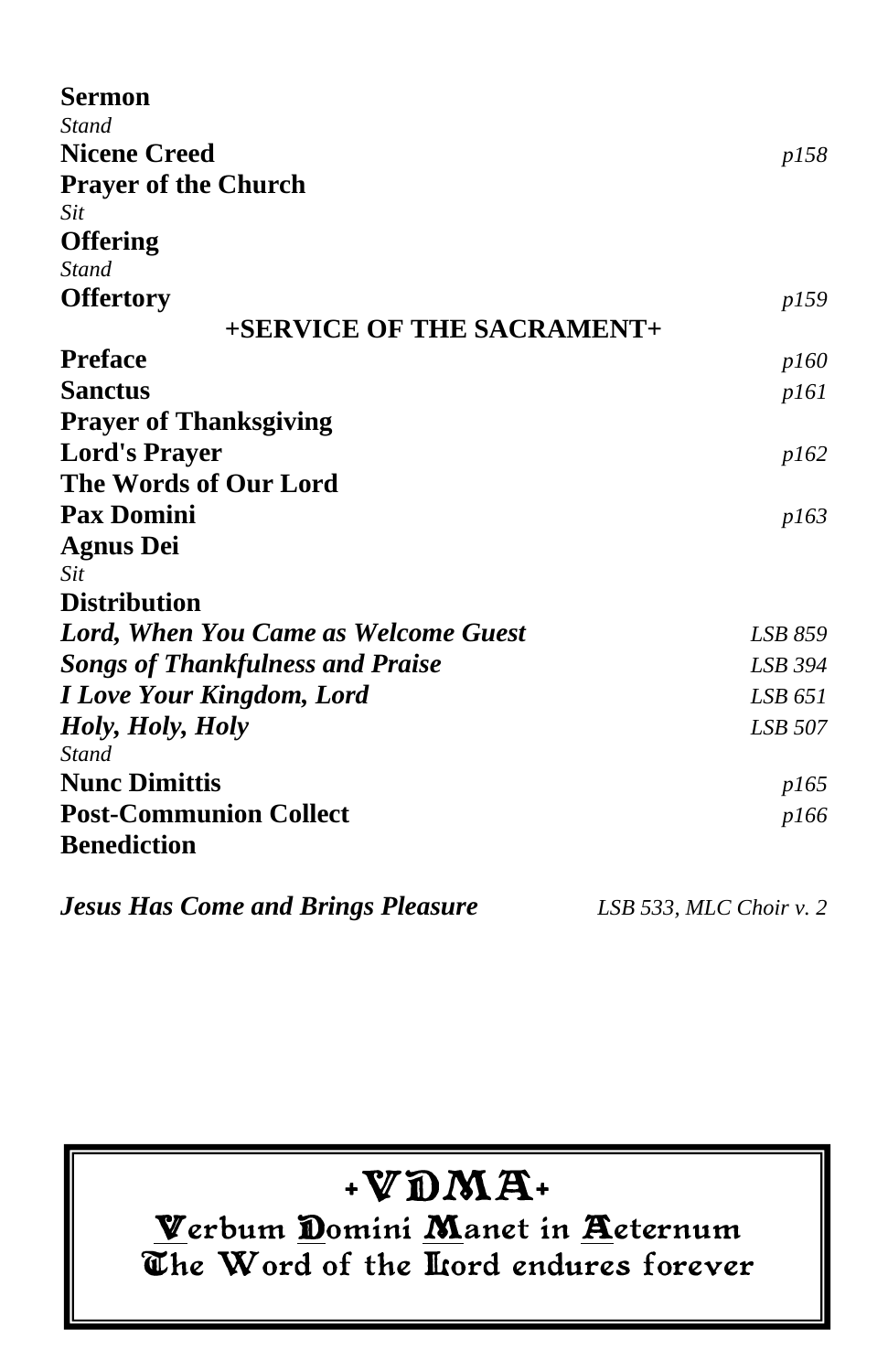## **+PRAYER LIST+**

- Those who serve in our armed forces: Austin Nehls, Michael Shafer, Rev. Lynn Christensen, Kevin Boyd, Rianon Padro, Sean Gleason, Dan Bruins, and for veterans.
- $\mathbb F$  For all those suffering from illnesses or other trials, including: Thomas Kotenko (colleague of Jeff Zuehls), Mary Jens (Kathy Capriotti's sister), Vince Cozin (cousin of Jeff Vallis), Tina & Larry (friends of Sandra Babel), Henry Buehrens, Ken Krause and Steve Matthews (friends of Anita Brothers), Marcin Rosinski (friend of Bev Murakami), Ally Capriotti (Angela Pynaker's daughter-in-law), Bob Hagerman, Betty Boness, Alberta Helmke, Jonah Johnson (Casey Blair's cousin), Sean Esser (relative of John Winter), and our member on hospice: George Metallo.

# **+ANNOUNCEMENTS FOR THE WEEK OF JANUARY 19 TH+**

- **RUSSIAN BISHOP VISIT:** Thank you to all of you who attended last week's Vespers service with Bishop Lytkin and provided a nice meal for him and all of our guests. Thank you also for your financial support of the Siberian Lutheran Church – we collected \$1,192 to aid them in their ministry.
- **VOLUNTEER OPPORTUNITY:** Starting in February, we have the opportunity to serve the Shalom Soup Kitchen once a month. A sign-up sheet will be posted in the hallway each month. Please see Donna Boyd with any questions.
- **ALTAR GUILD MEETING** will be Saturday, February 1<sup>st</sup> at 9:00 am.
- **HIGHER THINGS RETREAT** in Sheboygan will be February 14-16. Greg Grenyo and Kate Tobalsky are chaperoning. The registration fees for students are being generously provided. Please see Greg Grenyo to register.
- **PREMIER CONFERENCE FOR LUTHERAN LAITY**: You're invited to attend the Issues, Etc. "Making the Case" Conference Friday, June 12 and Saturday, June 13 at Concordia University Chicago. Speakers include Mark & Mollie Hemingway, Will Weedon, Albert Mohler, Robert George, Hans Fiene, and Bryan Wolfmueller. Early bird registration is \$135 and includes three meals. For more information, visit issuesetc.org or call (618) 223-8385.